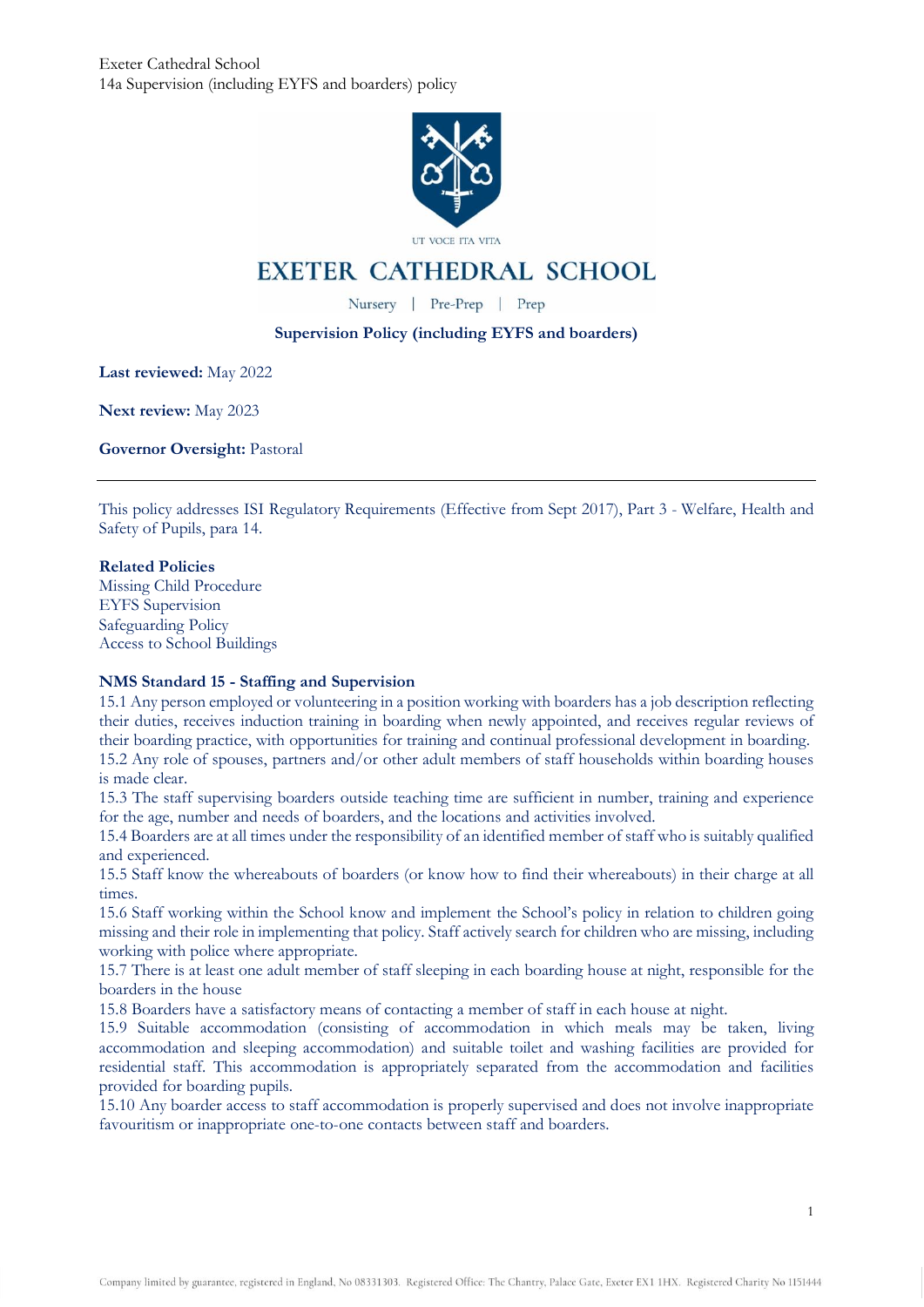Exeter Cathedral School 14a Supervision (including EYFS and boarders) policy

#### **Statement**

Exeter Cathedral School is committed to providing a safe environment for pupils. Part of creating that safe environment is the level of supervision that we provide during the school day.

This policy seeks to clarify the level of supervision provided so that all staff and parents are aware of the standards that are expected. This policy also seeks to clarify the School's position on the supervision of children outside the School day. This policy is for all children including boarders. It should be read alongside our EYFS Supervision Policy.

We aim to ensure the safety of all children whilst they are in the care of the school, whether they are in a school building, outside area or on an educational visit.

Duty rotas for the supervision of children are drawn up separately for the Pre-Prep and the Prep school. Staff supervision of the pupils should be proactive at all times. The rotas ensure that appropriate numbers of staff are allocated to specific roles at break times/before school/after school. At other times, professional judgement is needed and should take into account pupils' ages, number and needs and the locations and activities in which they are engaged.

#### **Arrival**

The school playgrounds are supervised from 08h00. Our Early Club is available from 07h30 for parents who require an earlier drop-off.

#### **Early Club**

This is staffed by the Early Club Co-ordinator, with the assistance, as necessary, of a Gap Student.

All pupils remain in Early Club until 08h00 when the Prep duty staff member arrives to begin playground duty. Pre-Prep pupils, including EYFS, are chaperoned across the Cathedral Green to the Pre-Prep, in accordance with the guideline laid out in the EYFS supervision policy.

#### **Registration**

Registration takes place at 08h40 (08h50 in the Pre-Prep) and again at the start of the afternoon session. Parents are responsible for notifying the School Office if their child is absent for any reason. The School Office staff will always contact the parent if a child fails to arrive for registration without an explanation. Pupils who are late for registration are asked to register in person in the School Office.

#### **Absences from Lessons and activities**

All teaching staff and staff leading activities, including visiting staff and visiting music teachers, are responsible for accounting for all pupils assigned to them via group lists/club lists/music timetable etc. Class lists and club lists are maintained on Engage.

## **Missing Child Procedure (for Day Pupils and Boarders)**

This procedure is outlined in the School's Missing Child Procedure.

#### **Break times**

Take place on the playground. Two members of staff (one being a Gap) are always on duty. Staff should wander, exercising the adage 'see and be seen'. The member of staff on duty is responsible for safe and appropriate behaviour on the playground.

#### **Lunch times**

The lunch-time supervisor, plus staff on a rota, supervises the dining hall at lunch. Most members of staff eat their lunch in either the dining hall or the Radford Room, and engage in low-level supervision by virtue of their presence.

On the playground, two members of staff (one being a Gap) are always on duty. Staff should wander, exercising the adage 'see and be seen'. The member of staff on duty is responsible for safe and appropriate behaviour on the playground (including the 'back playground;). The lunchtime supervisor is present on the playground at the end of the lunch service.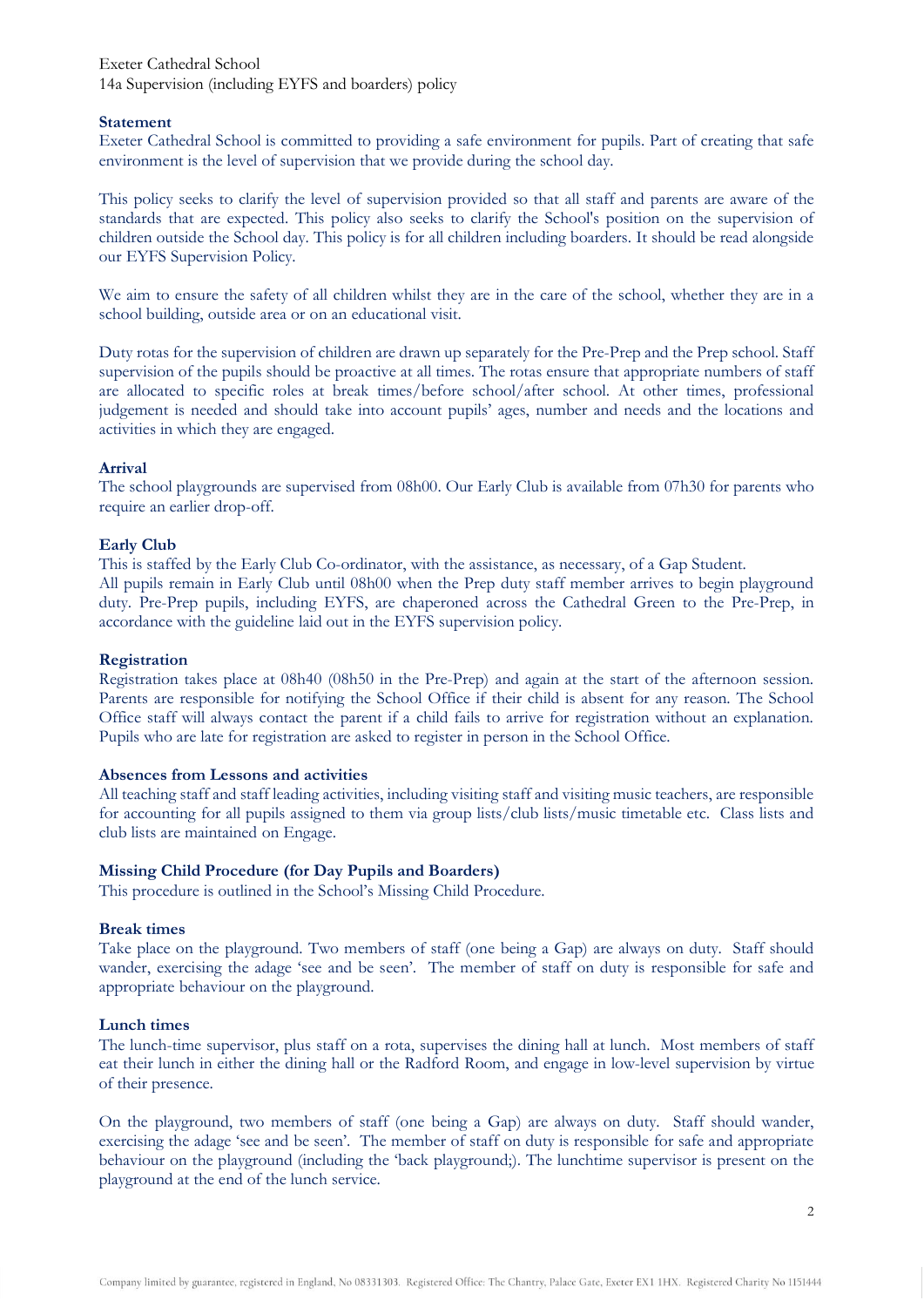#### **Lunchtime clubs**

The member of staff running the club is responsible for chaperoning the Y3-6 pupils to the club's venue and for the effective supervision of the pupils throughout the duration of the club (including, where necessary, chaperoning Y3-6 pupils to their next engagement).

#### **Between lessons**

Teachers of a Y3-6 class are responsible for chaperoning them, if required (see Moving around the School site), to their next lesson and teacher. Pupils in Y7 and Y8 may move around the site unaccompanied but in small groups.

#### **Music lessons**

The Visiting Music Teacher (VMT) is responsible for chaperoning the Y3-6 pupils to the music lesson. Y7- 8 pupils know to meet the VMT at the lesson). If the pupil is already within the Evans/Chapman complex, there is no need for them to be chaperoned. The VMT is responsible for the effective supervision of the pupils throughout the duration of the lesson (including, where necessary, chaperoning Y3-6 pupils to their next engagement).

#### **After-School Clubs**

After-school clubs may be on or off-site. The member of staff  $i/c$  clubs coordinates a list of pupils in each club, ensuring appropriate ratios, which is held on Engage and on paper copies by the after-school care supervisor. The member of staff running the club is responsible for chaperoning the Y3-6 pupils to the club's venue (if on-site) and Y3-8 pupils to the venue (if off-site). The member of staff is responsible for the effective supervision of the pupils throughout the duration of the club (including escorting/chaperoning pupils back to school if necessary).

#### **After-School Care**

After-School Care runs in the Pre-Prep and in the Prep School. Pupils are looked after on-site by the After-School supervisor, plus additional staff and Gaps as required to ensure appropriate ratios. Parents/guardians collect their children from After-School Care.

## **Collection of Pupils**

#### **Early Collection**

Pupils in the Prep school who have appointments in School time are collected from the Chantry Reception area by their parents. Pupils in Pre-Prep and Nursery are collected from the Pre-Prep Reception.

## **Collection at the End of the School Day**

#### **Nursery and Pre-Prep**

Children are dismissed formally one-by-one as the parent or designated adult collects them from their classroom. If a parent is late collecting, the pupil will be taken to After School Care.

## **Year 3 Upwards**

Children are dismissed formally from their last lesson of the day. Years 3 and 4 are dismissed from the front of the Chantry. Years 5 to 8 are dismissed from Chapman Gate. Children will not be released to a person that they or the school does not know and parents/carers must make arrangements with the school if they wish their children to be collected by another person. If children have not been picked up, they are taken to After-School Care where they are supervised by staff until collection. Pupils in Year 6-8 can sign themselves out if their parents/guardians have given permission for them to do so. Permission is recorded on the portal and is marked on the signing out sheets.

## **Collection after Clubs/Activities**

Registers are kept at every session for each club. The School Office has a list of pupils attending clubs. The staff running the club, or Prep Club or After School Care duty will sign each child out on the register on collection.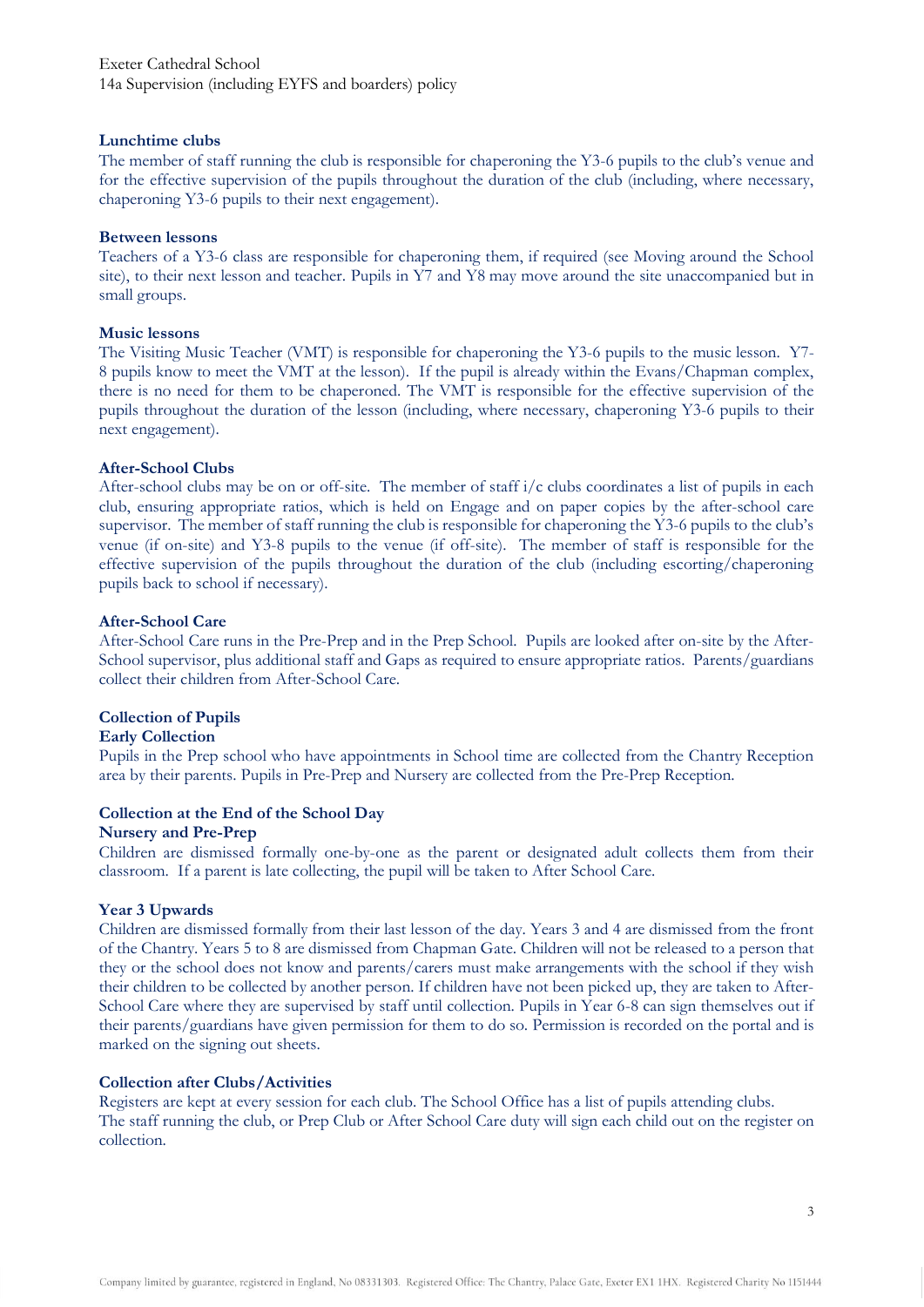## **Uncollected Children:**

If a child has not been collected from School, there has been no message from the parents and the parents cannot be contacted, the emergency contacts will be called. During this time, the pupil will be safely looked after. If the child has not been collected by 18h30 the child will be taken to Boarders' supper (dining room), and placed in the care of the Boarding House staff (including receiving supper). In the Pre-Prep, a child not collected by 18h00 will be brought across to Prep School after-school care until 18h30, after which time they will be placed in the care of the Boarding House as for a Prep child. Boarding House staff will continue to call the contact numbers, supervising the child in the Boarding House with the boarders. Boarding staff will also check (verbally, and by checking emails and calling colleagues if necessary) that no message has earlier been received by any likely recipient that the parents will be late/wish for the child to board.

If, at 20h00, and having exhausted all reasonable measures (including calling emergency contacts and, if known, friends of the child's parents), the whereabouts of the parents remains unknown, the boarding staff will call children's social care and/or the police and follow their advice. Where this happens, the Headmaster and DSL will be informed immediately.

## **Games**

Most Games lessons are off-site. The Director of Sport assigns teams/groups to minibuses in advance, each of which is driven by a member of the teaching (Games) staff or other member of staff. The Director of Sport ensures appropriate ratios for the age of the children and the type of activity. Teaching staff are supported by Gap students. The Games List is published by the Director of Sport and a copy is emailed to all relevant staff and a hard copy left at Reception. Staff can therefore know which child is involved in which fixture/training, including venue, staffing and return time, and on which bus each child is traveling. The member of staff taking the session is responsible for the supervision of the pupils until they return to School. The member of staff driving the minibus is responsible for the supervision and safety of the children on the minibus.

#### **Moving around the School sites**

When within the Chantry area, pupils may move from room to room/playground/dining room etc by themselves. Pupils are expected to exercise care and consideration when moving about the site.

When within the Evans/Chapman/Coach House/Kalendar Hall area (ie beyond the Coach House gate), pupils may move around by themselves.

Year 7 and 8 pupils can move between sites unaccompanied (but in small groups).

Year 6 and below can move between buildings within sites unaccompanied (eg between Evans, Chapman, Coach House, Kalendar Hall) but not between sites unaccompanied.

If a member of staff needs for a pupil in Y6 or below to be accompanied to the front hall due to (eg) illness), s/he can call the school office (01392 255 298) using a mobile phone or that of a colleague or a School phone located in Chapman, Coach House, Evans, or Kalendar Hall and inform the office team who will arrange for the pupil to be accompanied.

A group of responsible Year 7 or 8 pupils may be asked to accompany/chaperone a smaller group of younger Prep children across the school site. The member of staff (who remains responsible for the pupils being chaperoned) must make it clear to the senior pupil the need for care and to see the pupils through the door/gate.

## **Supervision in the Boarding House**

The Housemaster and Head of Boarding, Mr Cedric Baurance has overall responsibility for the care of the boarders. He is responsible for ensuring appropriate staff cover in the boarding house. Procedures for accessing the Boarding house are outlined in the School's Access to School Buildings Policy. The boarding house is closed to all pupils between 08h20 and 17h00. The member of staff on duty in the boarding house is displayed for all boarders to see, and they know who to go to should a problem arise. Generally, a member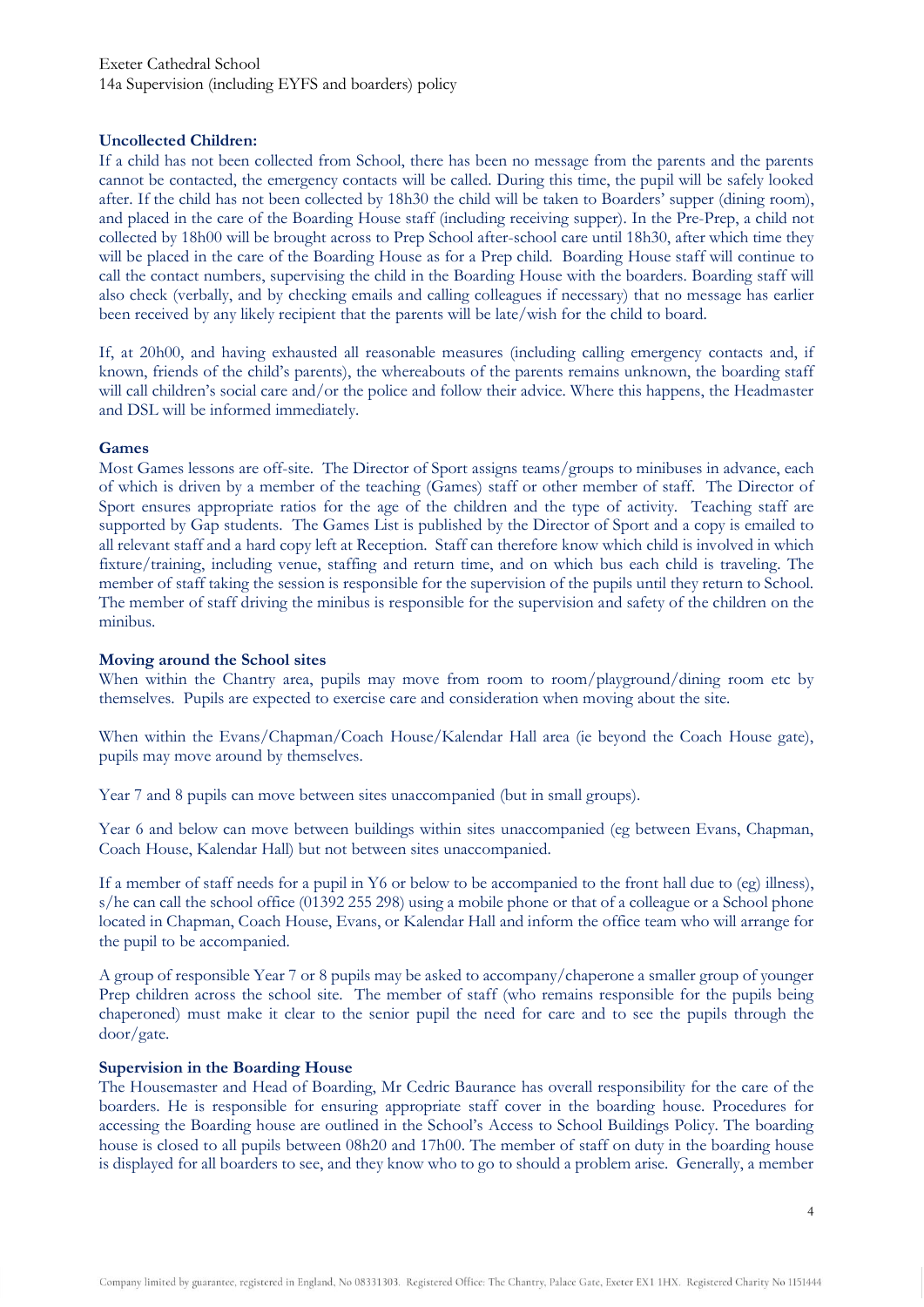of staff plus a Gap Student will be on duty in the boarding house. The Housemaster is responsible for drawing up an effective rota of supervision.

## **Boarders Going off Site**

On a Wednesday evening (daylight hours) and at the weekend (daylight hours, Year 7 & Year 8 pupils may be given permission to go to town in groups of 3 (minimum) for 45/60 minutes.

Pupils must receive permission from the duty member of staff and agree a return time to report back. Pupils must sign out/in using the book provided in the boarding house hall (on top of the pigeon holes) At least one of the children must have a mobile phone with the house mobile number saved in it and some credit to make calls. Children must remain as a group of 3 (minimum) at all times. It is expected from children that they behave themselves when out of school as they still represent ECS and its values. There are clear expectations and any issue will be dealt with by the Head of Boarding. There is a clear parameter pupils are allowed to go to: the High Street, the Cathedral Green, PrincessHay, the Guildhall Shopping Centre. They may not go to Fore St, Queen's St or Sidwell Street. If an incident occurs or if the pupils become concerned, they are to call the house mobile phone straight away and let the duty teacher know The duty teacher can decide to keep children in depending on circumstances (bad weather, something happening in town...)

## **Privacy**

The School respects the privacy of its boarders. In their capacity *in loco parentis,* boarding staff may operate remote supervision within the Boarding House (including the outside playground and the adjacent gym), as long as they are aware of the whereabouts of the boarders.

## **Overnight**

A designated and named member of staff (usually the Housemaster or Boarding House Matron) is on firstresponder duty overnight each night there are boarders in. The name of the duty staff member is displayed in the Boarding House. A back-up member of staff (sometimes a Gap student) is always designated (eg for accompanying a pupil to hospital). The Headmaster is resident on-site and is the Crisis Call for emergencies.

## **Choristers**

When moving between School and Cathedral, Choristers are supervised by the Cathedral Director of Music (or Assistant DoM, or Organ Scholar) or the Chorister Tutor.

When moving between School and Cathedral, and when on duty in the Cathedral (including rehearsals, services, concerts) the Choristers are under the care of the Cathedral. Volunteer Chaperones (recruited and managed by the Cathedral) are used to ensure close supervision.

When on duty for the Cathedral (including parish visits, outreach visits, light switch-ons etc), the Choristers are under the care of the Cathedral. The Director of Music (or Assistant Director of Music or Organ Scholar) accompany these trips).

# **Supervision during trips/visits**

The procedures (including ratios) are outlined in the School's Educational Visits Policy. Other than in agreed circumstances staff should seek to avoid situations where they are in sole charge of a pupil. This would particularly be the case during and en route to and from educational visits and trips.

## **Open Morning tours etc**

On some occasions, senior pupils (Y7 and 8) are used as tour guides (this includes interview days, Open Mornings etc). Pupils tour in groups of two or more, and the guests being shown round are signed in according to the School's Access to School Buildings Policy.

# **Unsupervised Access by Pupils:**

Gymnastic and athletic equipment is stored away from pupil access when not in use and pupils are not allowed to use any equipment unsupervised. Pupils are expected to follow reasonable instructions given to them by teachers or by qualified leaders in any adventurous activity. Risk Assessments are prepared in advance of any

5